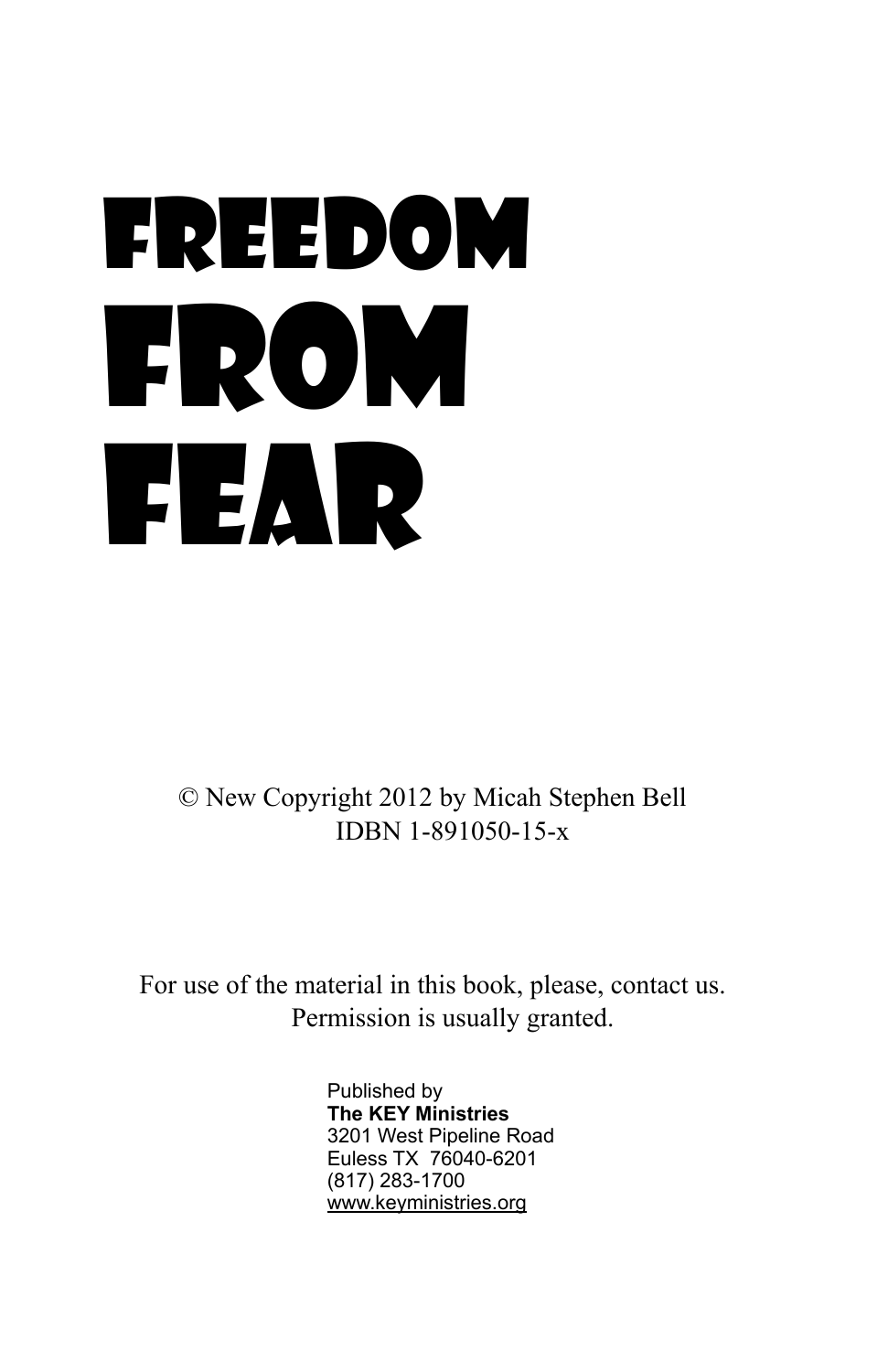# **CONTENTS**

| THE BODILY EXPERIENCE OF FEAR IS PAIN 3             |  |
|-----------------------------------------------------|--|
|                                                     |  |
|                                                     |  |
|                                                     |  |
|                                                     |  |
|                                                     |  |
|                                                     |  |
|                                                     |  |
|                                                     |  |
|                                                     |  |
|                                                     |  |
| <b>HOW CAN ONE EVER HAVE THIS KIND OF TRUST?  9</b> |  |
| DO NOT ALLOW GOD'S WORD TO BE TWISTED  10           |  |
|                                                     |  |
| <b>STAND ON GOD'S WORD, NO MATTER WHAT!12</b>       |  |
| MODEL PRAYER FOR DELIVERANCE FROM FEAR 13           |  |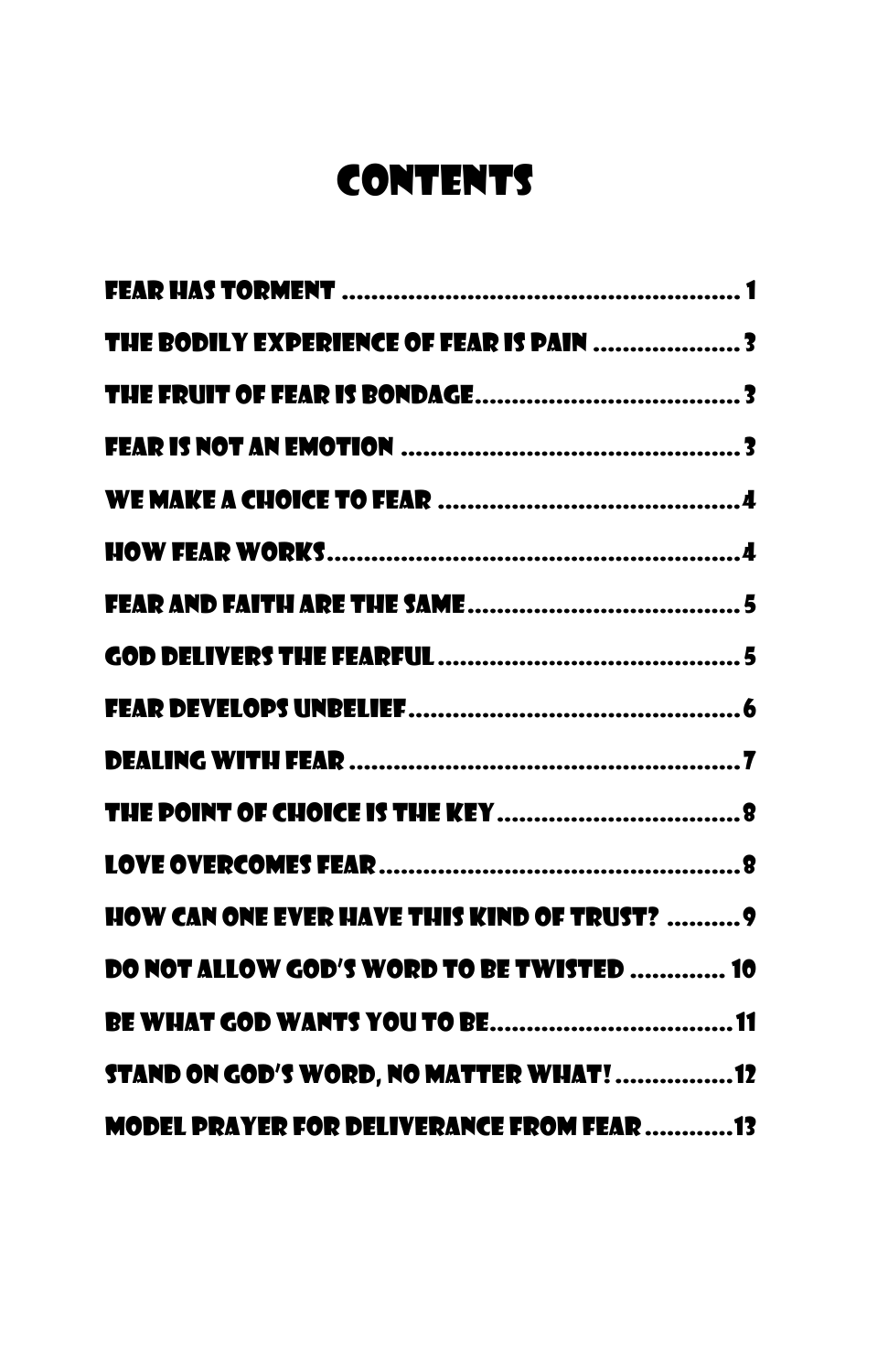# <span id="page-2-0"></span>Freedom From Fear

veryone has a battle with some kind of fear in his<br>or her life. In fact, it is difficult to see all the fears<br>we have. Through the years, from the womb on, we or her life. In fact, it is difficult to see all the fears we have. Through the years, from the womb on, we are bombarded with traumas or unknowns of one degree or another. They infuse us with fear.

While counseling and praying with many people, we have discerned fear in their lives. Often times these souls are completely blind to a particular area of fear and can't see the effects it has had on their life.

# Fear Has Torment

The Scriptures have much to say about fear. In fact, there are hundreds of references to fear. Note the following reference:

**"Love has been perfected among us in this: that we may have boldness in the day of judgment; because as he is, so are we in this world. There is no fear in love; but perfect love casts out fear, because fear involves torment. But he who fears has not been made perfect in love." -1 John 4:17-18**

Fear is like no other experience because it embodies torment. Jesus told about the man who was forgiven in Matthew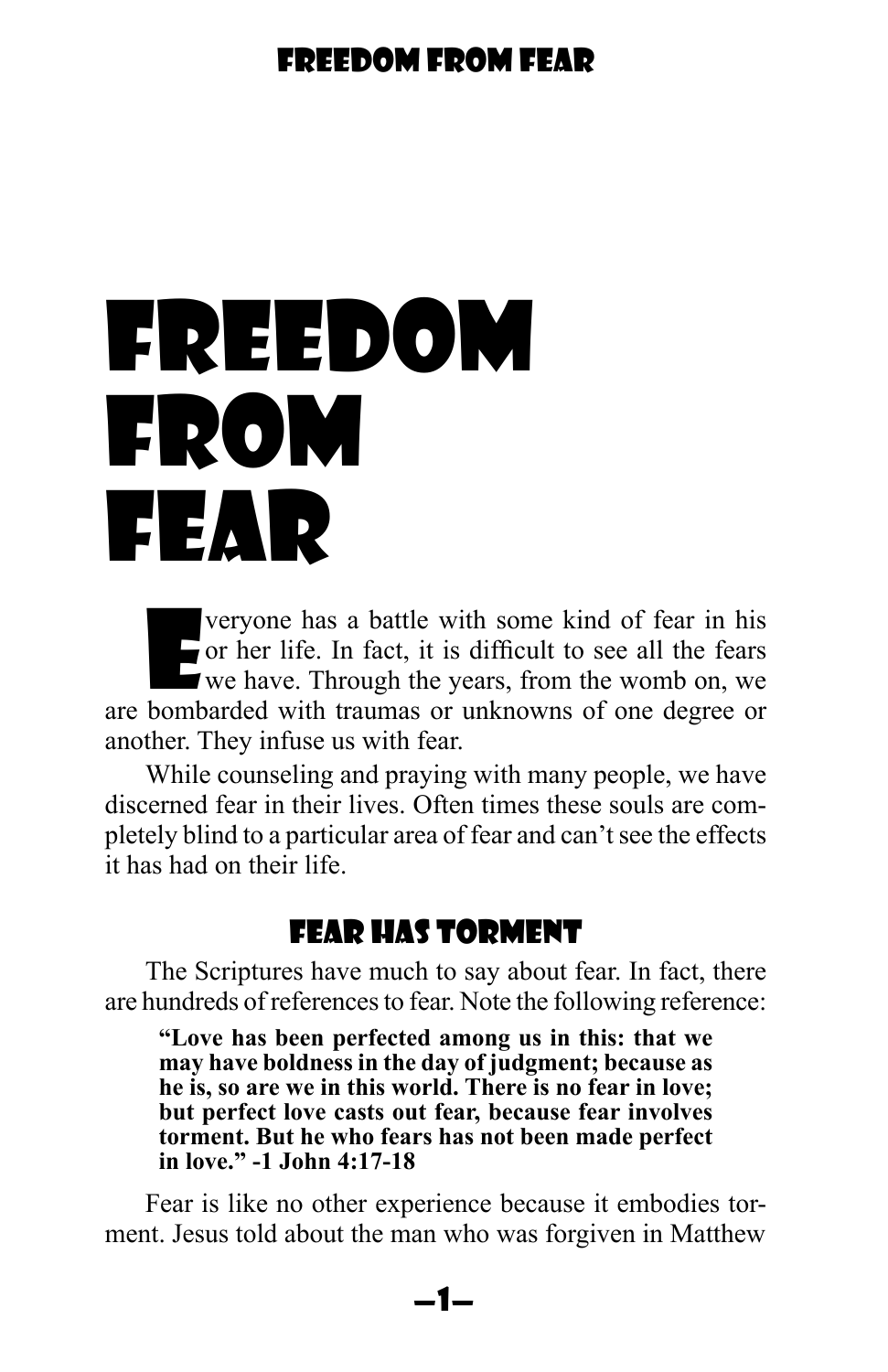18 but would not forgive those who owed him. This unforgiver was turned over to the torturers or tormentors because of his unforgiveness.

Who were these tormentors? It doesn't take much study to understand they were demons. The torment is ministered by demons. If you have torment, you have demons.

One aspect of torment is **anxiety** or troubled thoughts. If you feel:

| foreboding | suspense  |
|------------|-----------|
| tension    | dread     |
| agitation  | malaise   |
| on edge    | worry     |
| bound      | disturbed |
| fretful    | troubled  |
| plagued    | frazzled  |
| uneasy     | bothered  |
|            |           |
|            |           |

then you have anxiety. Behind all this is fear.

Anxiety is not real. In most cases, it is future possibility but not in the present. It is brought on by belief in something negative. It is belief in the "non-word" of God—in something other than the Word of God. Torment is **painful**.

To feel and suffer:

|               |            |               | misery     |
|---------------|------------|---------------|------------|
| agony         | anguish    | torture       |            |
| distress      | hurt       | wound         | burn       |
| sting         | pinch      | pierce        | prick      |
| stab          | cut        | lacerate      | irritate   |
| chaff         | gall       | grating       | gnawing    |
| grinding      | griping    | fester        | bite       |
| throbbing     | pounding   | tingling      | itch       |
| twinge        | wince      | writhing      | affliction |
| cruelty       | harshness  | cramping      | hardness   |
| wracking      | soreness   | rawness       | smarting   |
| inflamation   | tenderness | sensitiveness |            |
| fire $\ldots$ |            |               |            |

. . . .is to know the torment of pain.

—2—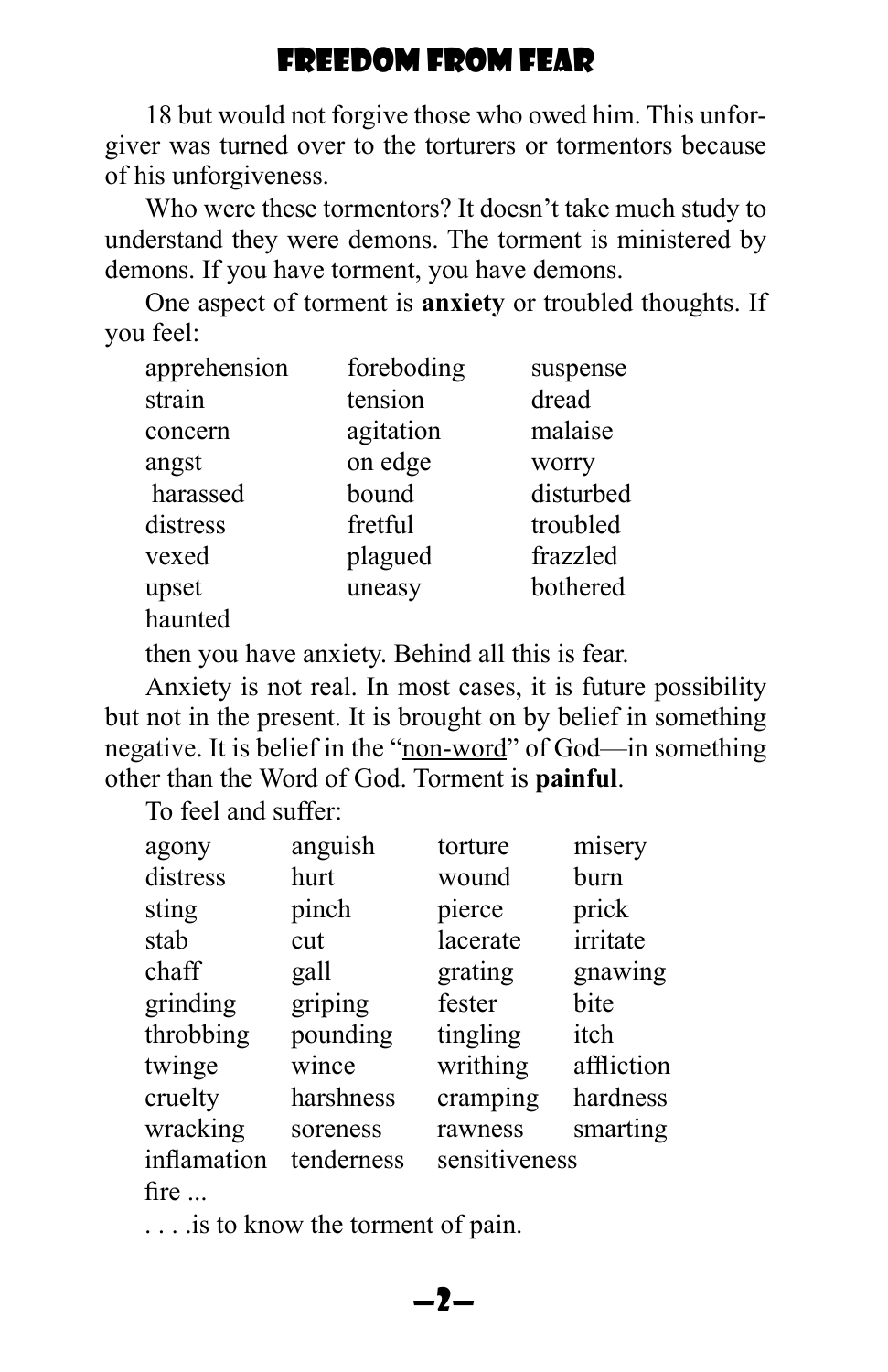# <span id="page-4-0"></span>The Bodily Experience of Fear is Pain

Pain is the bodily experience of fear. Fear hurts, but we will pay to be scared at a movie or spook house. Why would we do this unless we didn't understand the ultimate consequences of allowing fear into our lives?

# The Fruit of Fear is Bondage

The torments of fear eventually put us into **bondage**. Wherein Pain is the experience of fear in our flesh, bondage is the fruit of fear in our lives.

Bondage is:

| subjection   | subjugation | domination  |
|--------------|-------------|-------------|
| restraint    | control     | captivity   |
| slavery      | servitude   | serfdom     |
| vassalage    | peonage     | oppression  |
| intimidation | henpecked   | tyrannized. |

All of these speak of control.

The greatest bondage of all is fear of death. What torment! But look what Jesus has done;

**"Inasmuch, then, as the children are partakers of flesh and blood, He also himself likewise took part of the same, that through death He (Jesus) might destroy him that had power of death, that is, the devil. And release those who, through fear of death, were all their lifetime subject to bondage." -Hebrews 2:14-15**

Satan still threatens us with the lie that he has the power of death over us. Through the tormentors of anxiety and pain he puts us into bondage. He deceives us into thinking he can kill us, but he does not have the power of death over us unless we allow him that power through fear.

# Fear is Not an Emotion

I had always assumed that fear is an emotion because of its nature. This seems obvious because, when we fear, we feel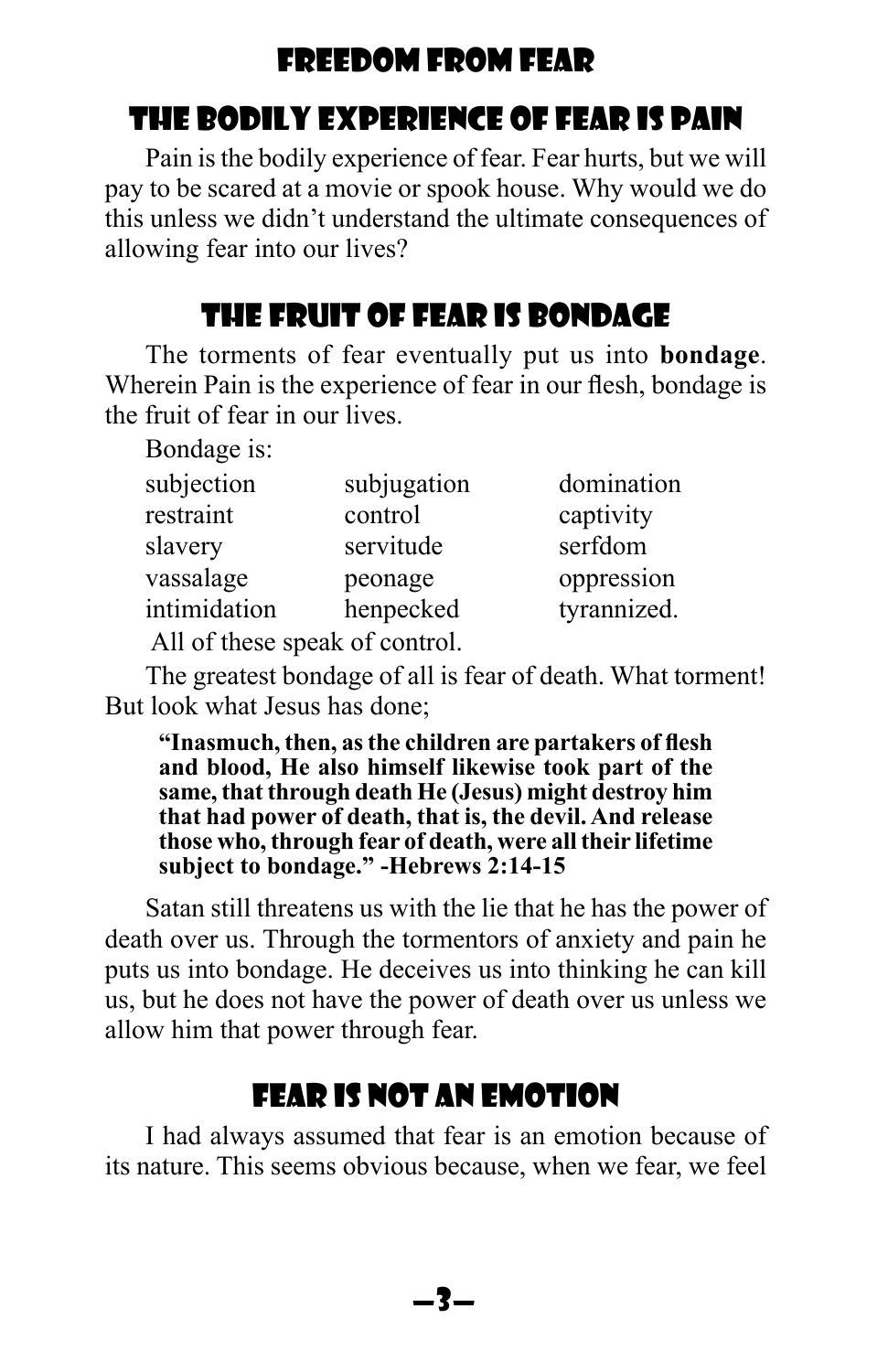<span id="page-5-0"></span>afraid or anxious. Fear makes us feel like victims helplessly experiencing an uncomfortable emotion about which we can do little.

Contrary to the seemingly obvious, the Word of God shows us that fear is not an emotion, and we are not to be its helpless victim.

In the Scriptures, the phrase "fear not" is spoken almost two hundred times. Most surprisingly it is spoken often as a command by the Lord's.

 We are commanded not to fear; therefore, fear is a choice of our will, not an emotion to\_be subdued.

# WE MAKE A CHOICE TO FFAR

The Word shows us we make a choice to fear. Emotions are symptoms of the choice we make at a particular point in time. We are choosers not victims. The wrong choice makes us feel helpless. Satan comes to convince us that we can't help what we feel, but it is a lie—it is deception.

For example: suppose we have an instantaneous situation come upon us. Our response reveals what's in our heart.

#### **"For out of the abundance of the heart the mouth speaks." -Matthew 12:34**

 Whatever the situation is—at that moment—in the twinkling of an eye—we make a decision dependent upon our belief system. We either think something dreadful is going to happen or the Lord is going to deliver and keep us. Something goes through our mind at that moment. Then come the emotions. We are either gripped by the terror and torment of fear or peace wells up, and we know everything is okay. In either case, the emotions are the result of our choice, no matter how quickly we make it.

# How Fear Works

When fear comes into our life, it works this way:

1. It comes as a **THOUGHT.**

A thought comes to us and we begin to entertain it.

#### —4—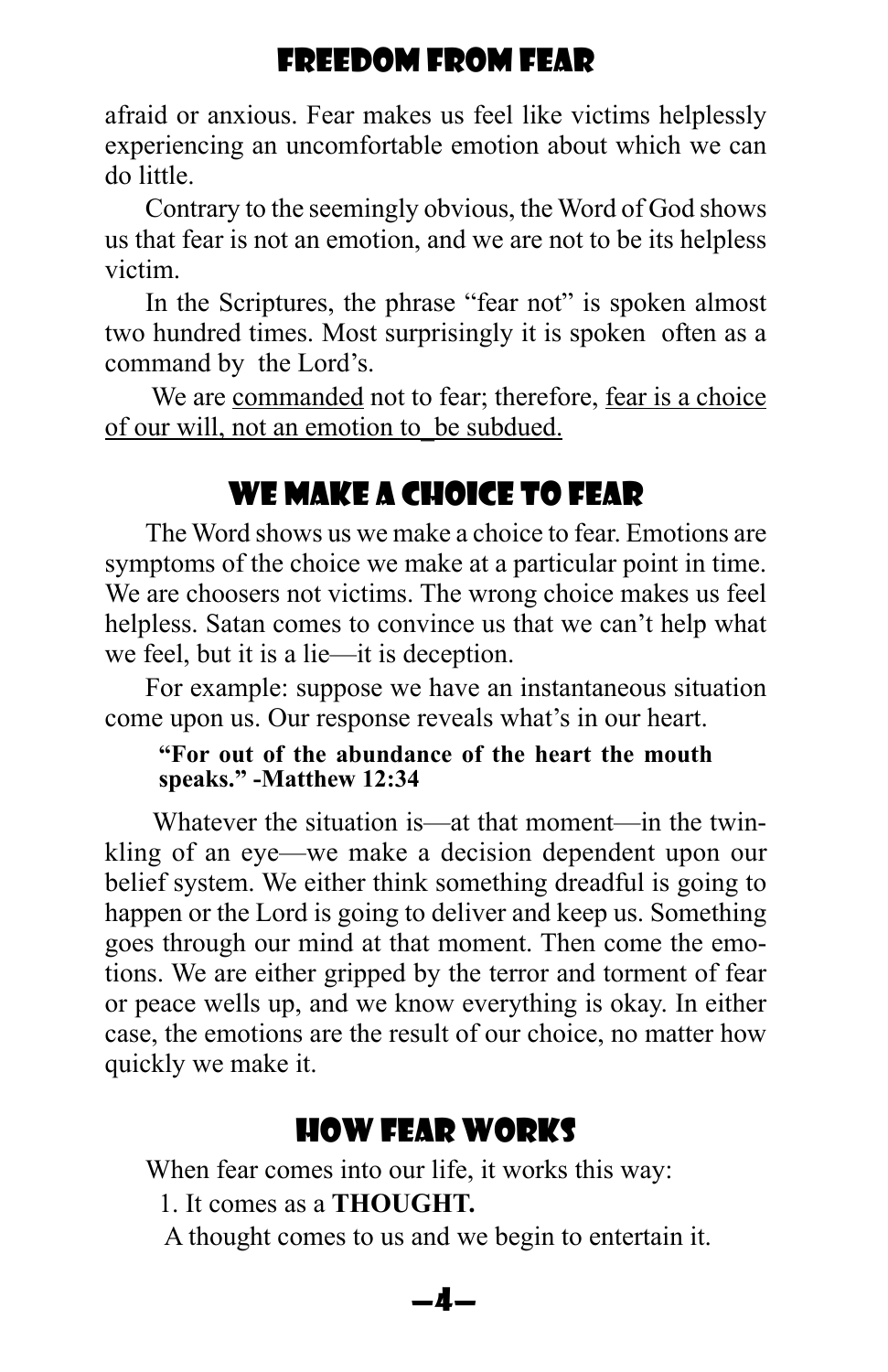#### <span id="page-6-0"></span>2. We **SEE IT** or visualize it.

We bring it into greater reality in our minds by seeing a picture of the thought or experience taking place in our life.

#### 3. We **SPEAK IT.**

This is what brings it into reality! When God spoke, He created. He created the world with the spoken word, and we still do creative acts by speaking words. If we say: "I am afraid," we give fear reality in our life. We might say, "That scares me," or *"Such and such* is going to happen." We may claim ownership of some disease by saying: "I have will be actually speak it into existence and reality. (See Mark II: 23-24 and James 3:1-8) 4. We then get to **EXPERIENCE IT.**

Believe it or not, this is a powerful principle that affects our entire life!

# Fear and Faith are the Same

All of these actions are the same as FAITH. Faith comes and begins with a thought. It did not come to the point of where we could see it. It is "evidence of things not seen."

So, in essence, faith and fear are identical. They are belief systems. Fear is the operation of a belief system.

# God Delivers the Fearful

One of the classic "fearers" in the Bible is Gideon, Look at Judges 6:11, In the first part of this chapter, Israel was in great bondage and tremendous fear because of the Midianites.

**"Now the angel of the Lord came and sat under an oak tree which was in Ophrah, which belonged to Joash, the Abiezrite; while his son Gideon threshed wheat by the wine press, in order to hide it from the Midianites."**

Gideon was hiding from the Midianites because he was afraid.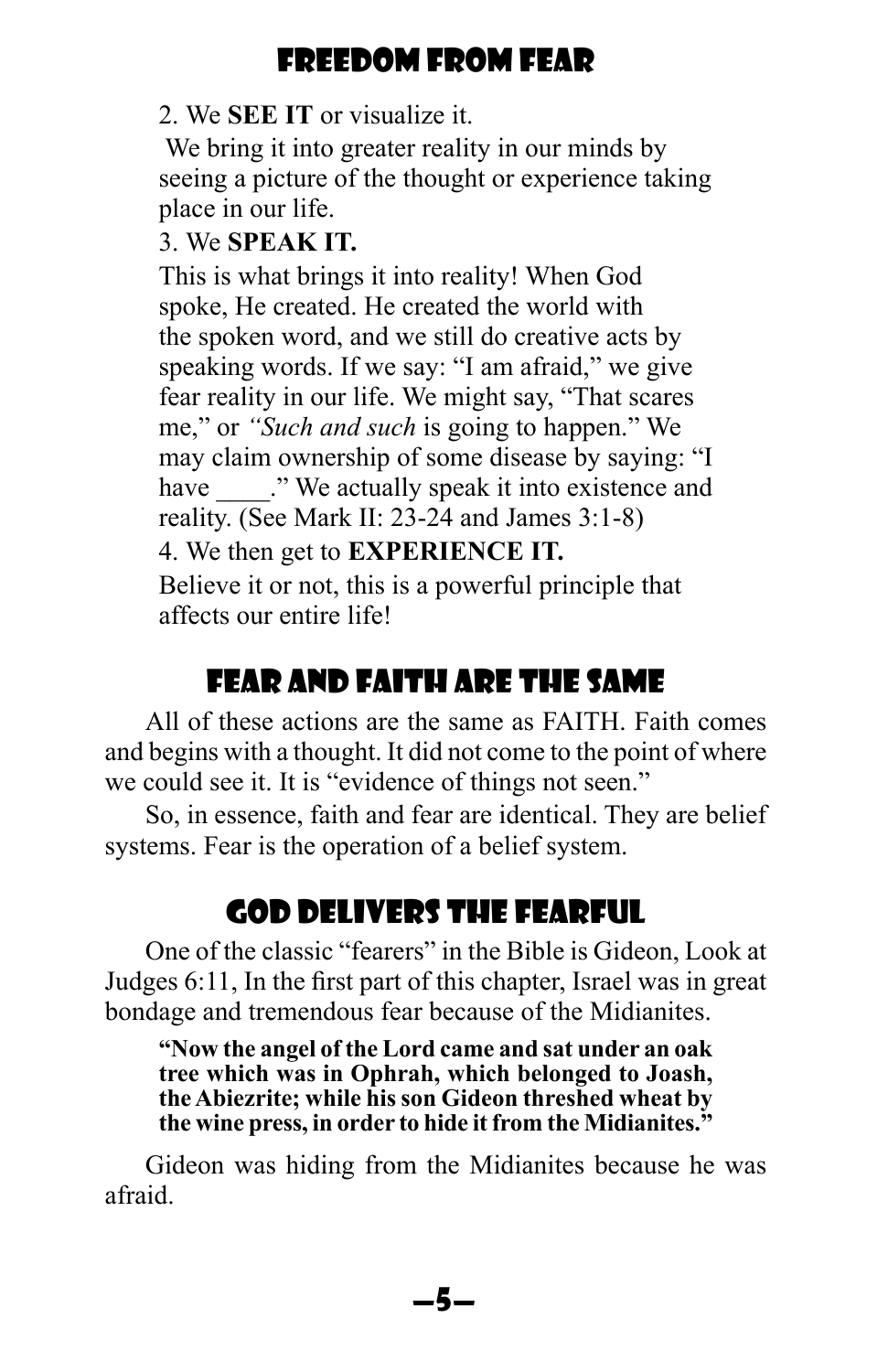# Fear Develops Unbelief

<span id="page-7-0"></span> Gideon developed negative attitudes toward God because he was a fearful man. He questioned the Lord's help; he felt like he was a victim of circumstances and events; he felt that there were no more miracles (maybe for somebody else but not for him); he felt he had been forsaken by God and put into the enemy's hands by God.

#### **"So he said to him, '0 my Lord, wherewith shall I save Israel? Behold, my family is poor in Manasseh, and I am the least in my father's house."' -Judges 6:15**

Gideon also had an attitude toward himself. Fear does this. It gave Gideon an attitude toward God and toward himself : "what can I do?"

Next, he says, "I am from the weakest of all families." In other words, "Who am I to be used of you?"

"I am just nothing," he says. Poor Gideon, he saw himself as a grasshopper the same as the spies of Israel.

"If this be so, show me a sign. Prove it to me. Let me see for myself."

We call this asking for a fleece (read Judges 6:36-40). Fearful, distrusting people need a "fleece." We cannot fully trust God because of fear.

The Greek word *taraso* is a derivation of the word fear. It means to be troubled; to cause inward commotion; to take away the calmness of the mind; to disquiet; to make restless; to stir up. Surely, Gideon is a classic example *of taraso.*

he was a fearful man. He questioned the Lord's help; he felt like he was a victim of circumstances and events; he felt that there were no more miracles (maybe for somebody else but not for him); he felt he had been forsaken by God and put into the enemy's hands by God.

**"So he said to him, '0 my Lord, wherewith shall I save Israel? Behold, my family is poor in Manasseh, and I am the least in my father's house."' -Judges 6:15**

Gideon also had an attitude toward himself. Fear does this. It gave Gideon an attitude toward God and toward himself :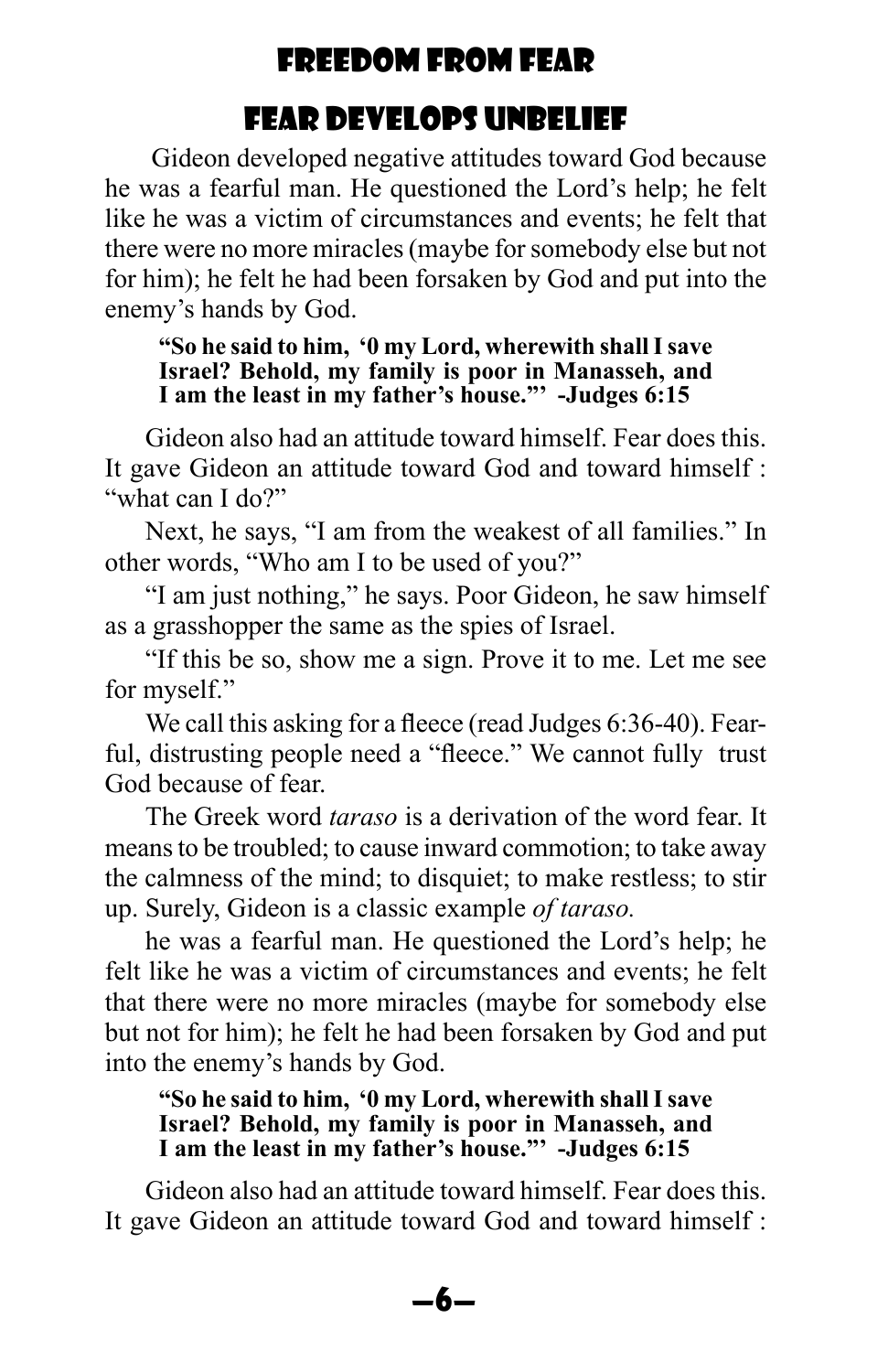<span id="page-8-0"></span>"what can I do?"

Next, he says, "I am from the weakest of all families." In other words, "Who am I to be used of you?"

"I am just nothing," he says. Poor Gideon, he saw himself as a grasshopper the same as the spies of Israel.

"If this be so, show me a sign. Prove it to me. Let me see for myself."

We call this asking for a fleece (read Judges 6:36-40). Fearful, distrusting people need a "fleece." We cannot fully trust God because of fear.

The Greek word *taraso* is a derivation of the word fear. It means to be troubled; to cause inward commotion; to take away the calmness of the mind; to disquiet; to make restless; to stir up. Surely, Gideon is a classic example *of taraso.*

# Dealing with Fear

All fear can't be dealt with in one fell stroke. It will not all go in a moment of ministry. One's belief system must be established in the Word of God in Christ. Right choices must be made, no matter how painful or how much the emotions are stirred up with fear.

All demons fear. James says they fear and tremble at the Word of God. People who have fear have demonic activity in their life. Often we have people who come into a gathering and are afraid. They are feeling demons expressing their fear inside their life. Often we have people who come into a gathering and are afraid. They are feeling demons expressing their fear inside them. Because the person cannot divide between soul and spirit, they cannot distinguish that it is not really themselves feeling this. The more demons one has, the more fearful they are going to be. They are going to feel fear very much in their life.

When we cast out spirits of fear or fearful spirits, I believe we are dealing with demons in general and not so much spirits of fear. There are spirits of fear and there are fearful attitudes developed by the many pressing things going on in our life.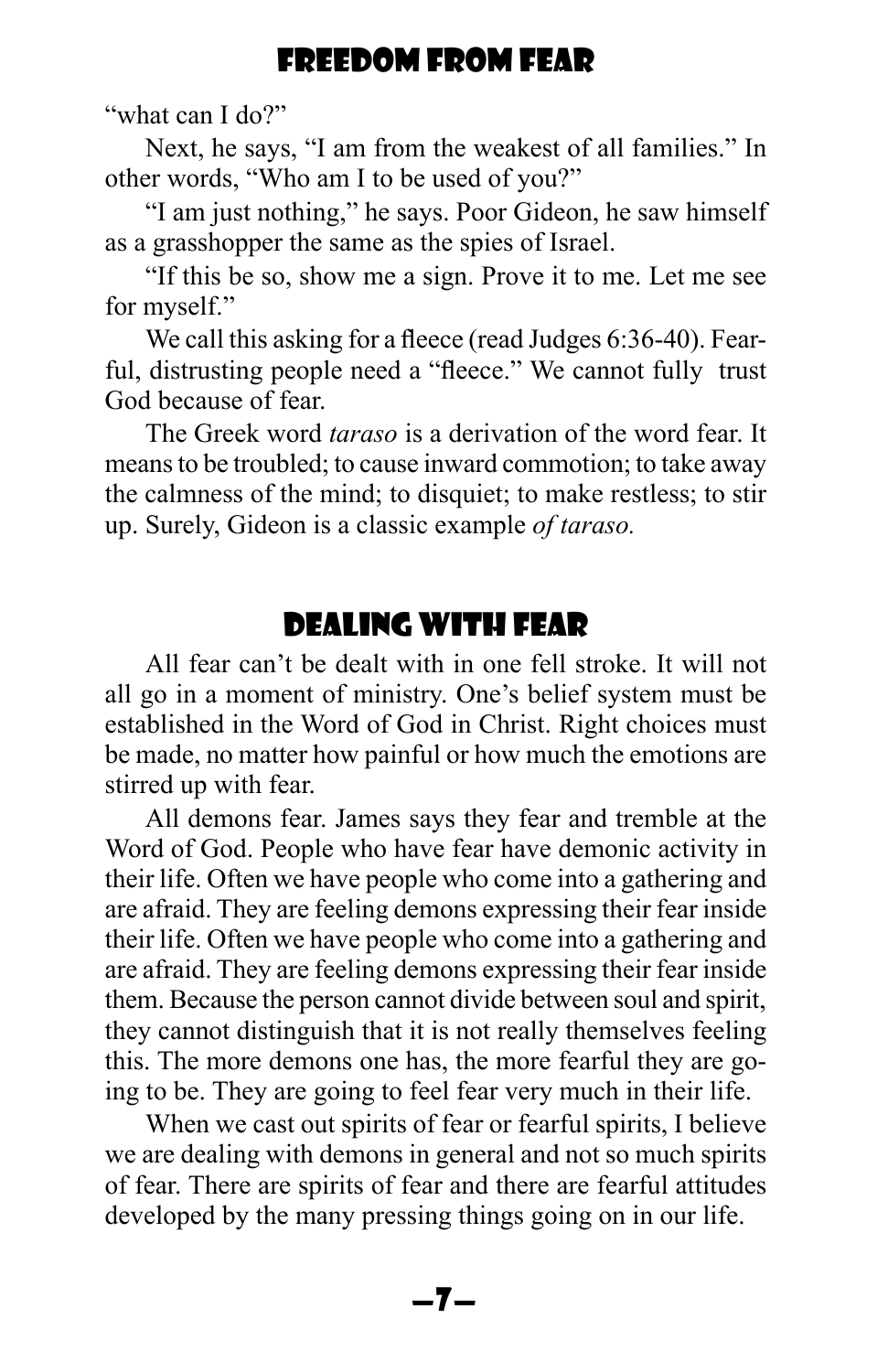<span id="page-9-0"></span>Jesus went to the cross without fear. His arrest and crucifixion came as no shock to Him. At any time He could have asked for deliverance from His Heavenly Father, but He did not because He wanted to do the will of His Father. He completely trusted the Father to see Him through the cross and to raise Him from the dead.

"Who for the joy that was set before Him endured the cross, despising the shame ... -Heb. 12:2

He wants to bring us into the same confidence, because we too will and must suffer for His sake. He died to show us the way, not to do it all so we wouldn't have to do anything.

# The Point of Choice is the Key

Every time we feel fear we are at the point of making a choice. The next time fear comes and you feel what you understand to be fear, just remind yourself: "NO, I am at the point of making a choice. What am I going to choose? Am I going to believe God and His promises or am I going to receive something else?"

The emotion may not immediately go away, but as you continually make the choice, you will get stronger and stronger in The Lord and the symptoms of fear will begin to leave your life.

It does not matter what it is. If you have a phobia (there are many phobias), you are confronted with a choice to resist the symptoms of the belief system that cannot trust God for protection and safety. You must violently insist that no matter what, even if you're on an airplane that goes down, you will be all right because you believe so strongly in God's Word and His way.

# Love Overcomes Fear

Perfect love for Him enables me to go into a situation knowing it is going to be hurtful. Yet I can choose and endure it because perfect or complete love has cast out fear.

We have nothing to fear. When we put our trust in Him, what can happen to us? We know His Word says, "I will keep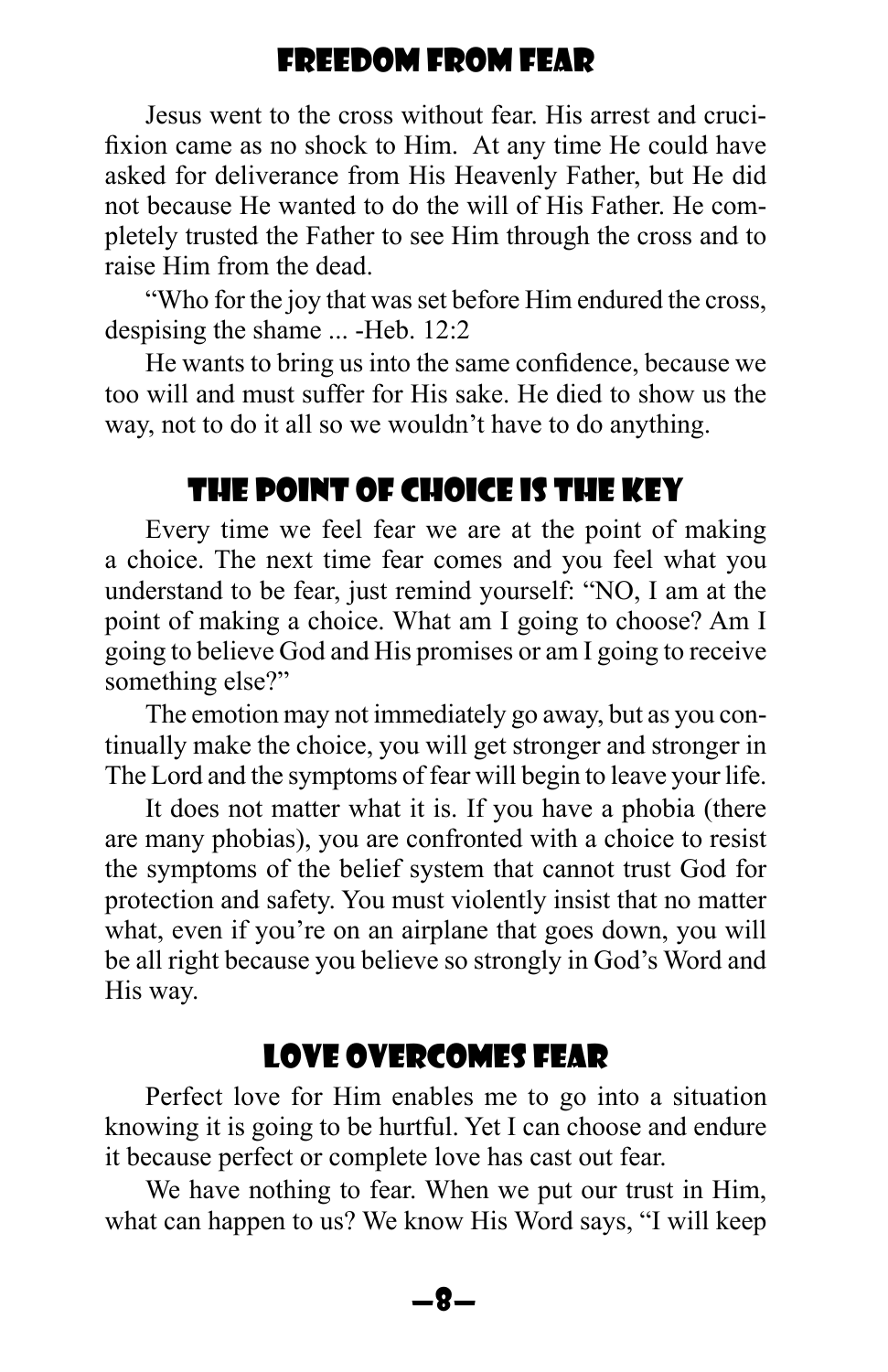<span id="page-10-0"></span>you," so no matter what comes—no matter what circumstance erupts—we can know He will keep us. Fear cannot control our life anymore. It is a choice of our will and not an experience of a helpless emotion. The emotion and pain have been allowed to come in by a quick choice not to believe in the promise and not to trust in the Word of God.

# How can one ever have this kind of trust?

#### STOP BELIEVING IN THE DREADED OUTCOME.

As a believer, either God is going to keep you and deliver you or He is not. Stop believing that He is not. The painful emotion comes from believing that God is not going to deliver you and there is going to be a dreadful outcome.

## BEGIN TO BELIEVE IN THE PROMISED OUTCOME.

Live in the promises of God: "I will keep you; I will never leave you; I will never forsake you; I will feed you; I will clothe you; I will shelter you." This is the promised outcome. Choose to believe it. Make a decision to believe it. At the point you want to believe the emotion of fear, do not!

Say, "I am going to believe The Word of God—the promised outcome of God!"

#### IGNORE THE THREATS THAT THE BLESSINGS OF VICTORY WILL NOT LAST.

The enemy cannot stop the blessings of God if you believe in them, so he comes and tells you they will not last. "It happened once or twice, but next time......"

This is a lie!

 We let Satan tell us the blessings will not last and believe him! He is a liar! He cannot tell the truth (see John 9:44).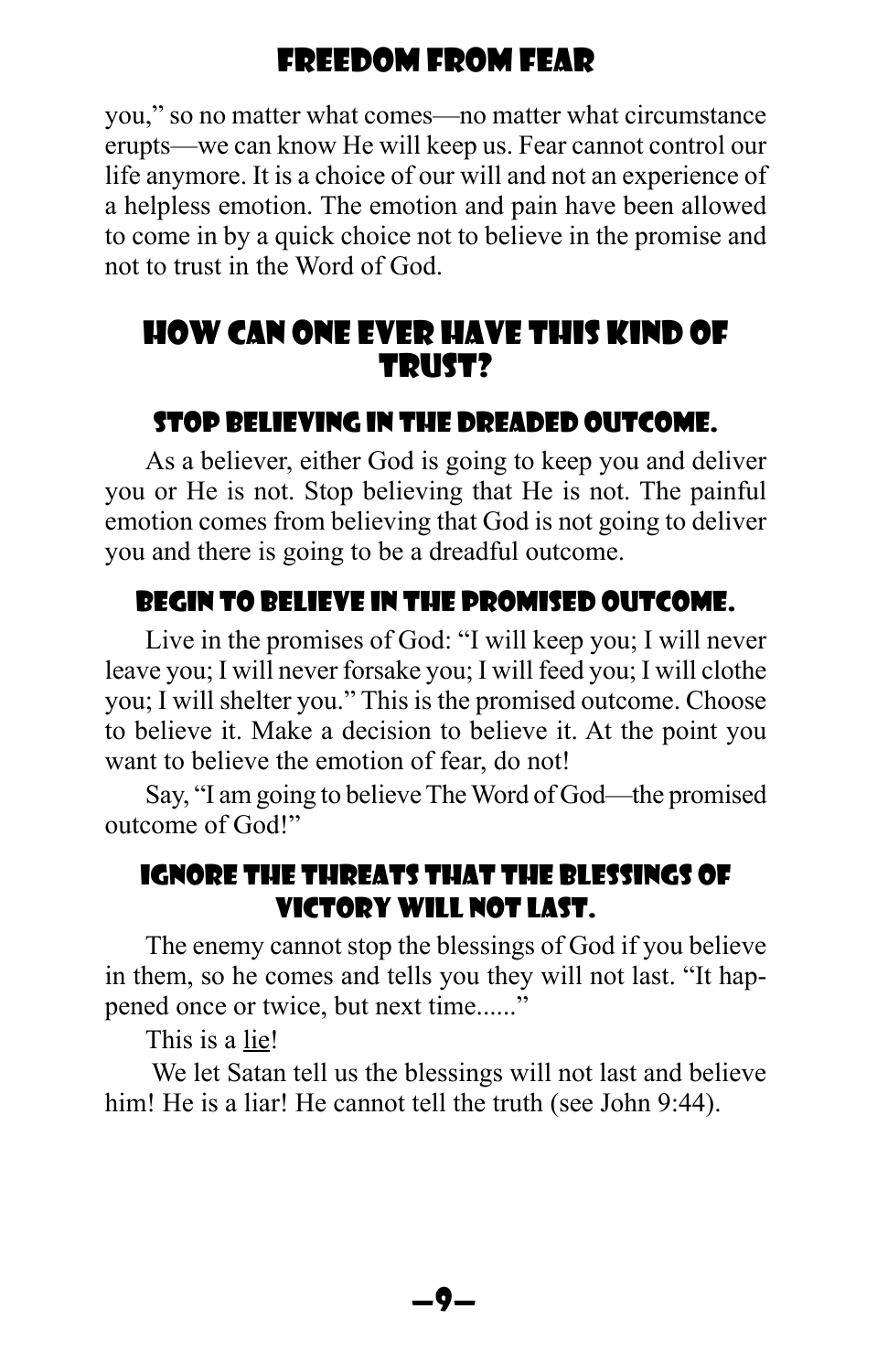# <span id="page-11-0"></span>Do Not Allow God's Word to be Twisted

Satan came to Eve with just a little twist in God's Word to give her an edge of doubt. A little doubt is all he needs for a door of fear, and through the fear, he begins to control us. Perfect, complete love casts out fear. Perfect love casts out the possibility of distrusting The Word of our God and the provision of our Father.

Joshua was *a* man who took on an awesome task. Israel had been in the wilderness forty years under the leadership of Moses. They had some encounters with people who came against them. Now the leadership passed to Joshua, and he was faced with coming into a land full of Canaanites. He could see nothing ahead but conflicts, confrontations and war. It was almost impossible to not be anxious.

God began to speak to this man:

**"Have I not commanded you to be strong and of good courage? Do not be afraid or be dismayed for your God is with you."**

In verse seven God says two things to him:

 **"Only be strong and be very courageous that you may observe to do according to all the law which Moses my servant has commanded you and do not turn from it to the right hand or the left that you may prosper wherever you go." -Joshua 1:9**

This same word could be prophesied over you, but if you do not make the choices you need to make, it will never come to pass in your life. You cannot prosper if you have fear in your life, because that fear indicates you are making wrong choices. You are not choosing to stand on, live by and abide in The Word of God. If you do stand on, choose to live by and abide in the Word of God, fear will begin to diminish in your life, and you will have one single pure fear —the fear of God.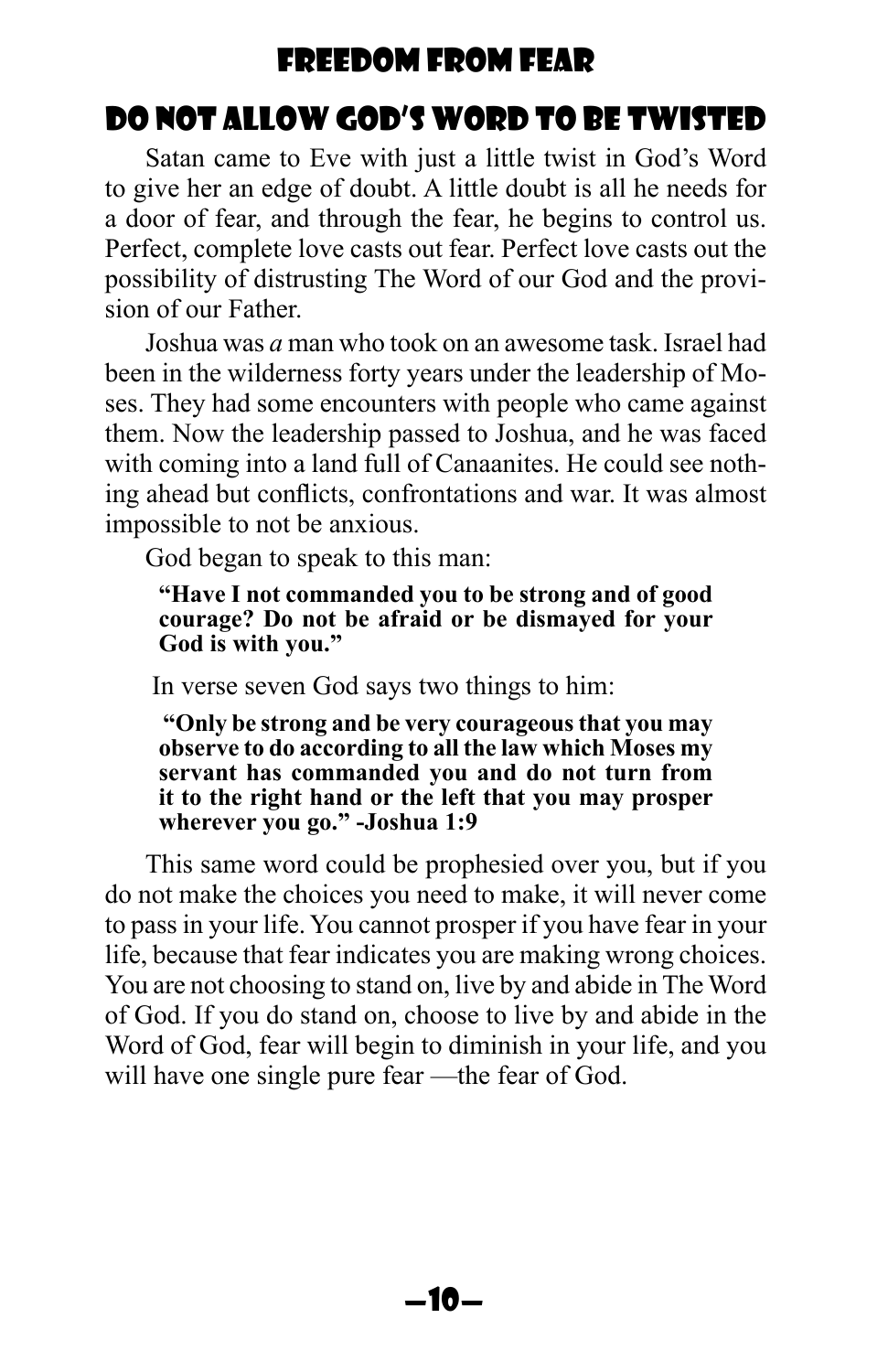# Be What God Wants You to be

<span id="page-12-0"></span>Be strong, Joshua! Which means:

| be powerful     | be potent          |
|-----------------|--------------------|
| be mighty       | be forceful        |
| be dynamic      | be stout           |
| be sturdy       | be rugged          |
| be robust       | be nervy           |
| be impregnable  | be invulnerable    |
| be invincible   | be unconquerablebe |
| staunch         | be stable          |
| be solid        | be sound           |
| be firm         | be tough           |
| be vigorous     | be very            |
| be courageous   | be bold            |
| be valiant      | be gallant         |
| be hardy        | be stouthearted    |
| be lion-hearted | be great-hearted   |
| bold-spirited   | be heroic          |
| be chivalrous   | be knightly        |
| be soldier-like | be manly           |
| be unafraid     | be unfearing       |
| be dauntless    | be unflinching     |
| be unshrinking  | be unblinking      |
| be daring       | be audacious       |
| be adventurous  |                    |

Have the nerve my brother! Fear not!

This is the challenge of The Lord to you also.

The choice is yours, and you can do it in Chirst! With God's exhortation comes His impartation if we believe Him.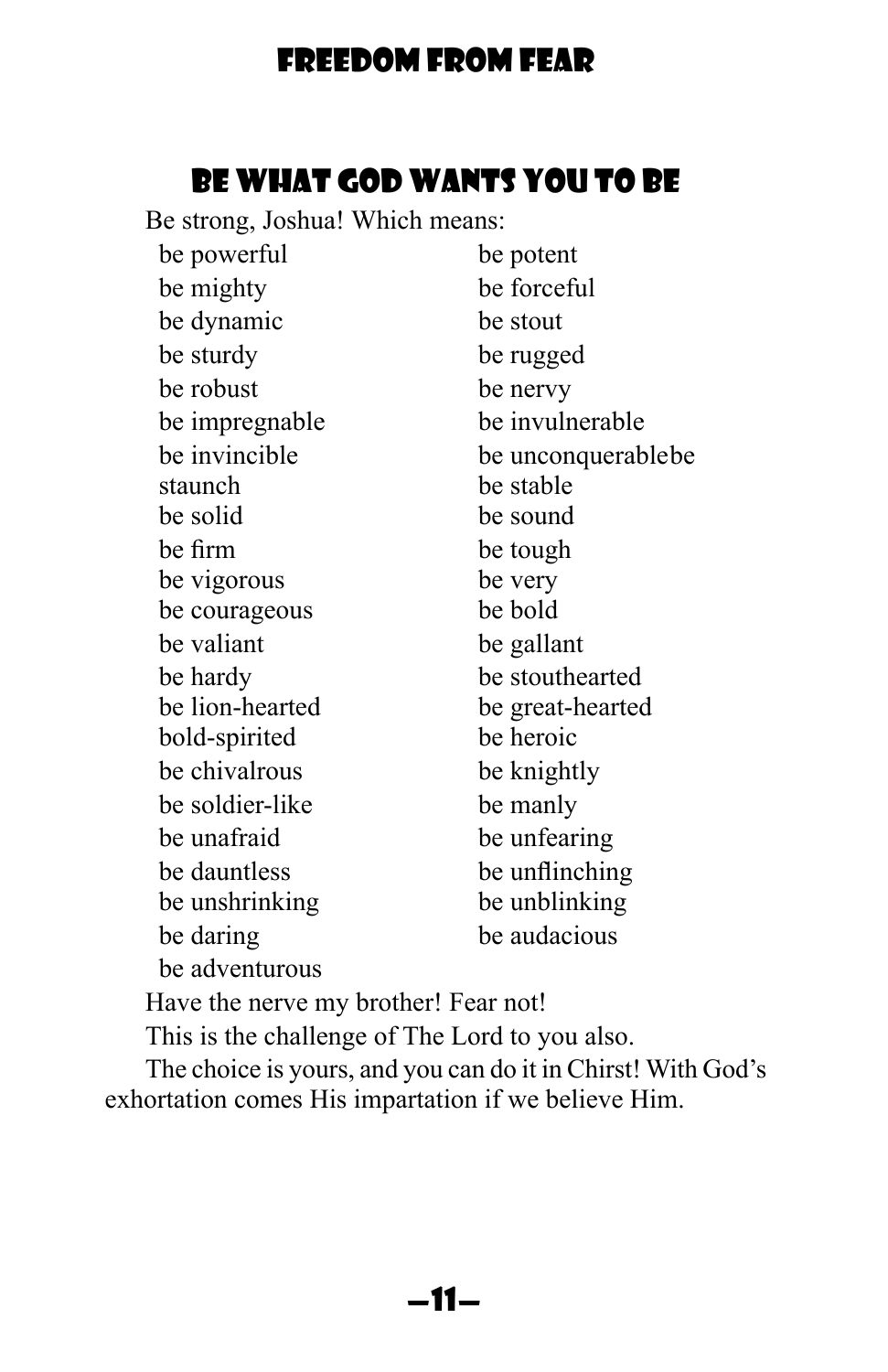# <span id="page-13-0"></span>Stand on God's Word, No Matter What!

God's Word commands us to "FEAR NOT" again and again. Fear must be erased from your vocabulary. It must be demolished from your mind. It must be quenched in your emotions. You do this by making choices to stand on God's Word —no matter what!

Revelation 21:7 says:

#### **"He who overcomes shall inherit all things and I will be his God and he will be my son."**

One of the greatest evidences that you are God's is that you have no fear. What makes Him your God is that you trust Him.

Whatever He says, He will do—rely on that—stand on that. Do not be moved no matter what the circumstances. Though ten thousand fall at your right hand and though you walk through the valley of the shadow of death, have an unbending confidence in your God. Make God God— your God.

Out of trust, move toward the very thing feared.

Have you feared flying? Then go flying.

Have you feared death? Then rebuke it and confess you do and will live.

Have you feared poverty? Then give something away.

Have you feared confronting someone? Then go to them and settle the matter.

In Revelation 21:8, we read:

#### **"But the cowardly (fearful), unbelieving, abominable, murderers, sexually immoral, sorcerers, idolaters and all liars shall have their part in the lake which burns with fire and brimstone which is the second death."**

 Fearfulness puts one in bad company. God equates the sin of fear with murder, sexual sin and lying. We must not let fear keep us outside the Kingdom of God!

God says who He is. Do you believe Him?

The sooner you start making the choices to really believe what God says, the sooner you will find who He really is. We will overcome or be overwhelmed. We can be warriors or wimps.